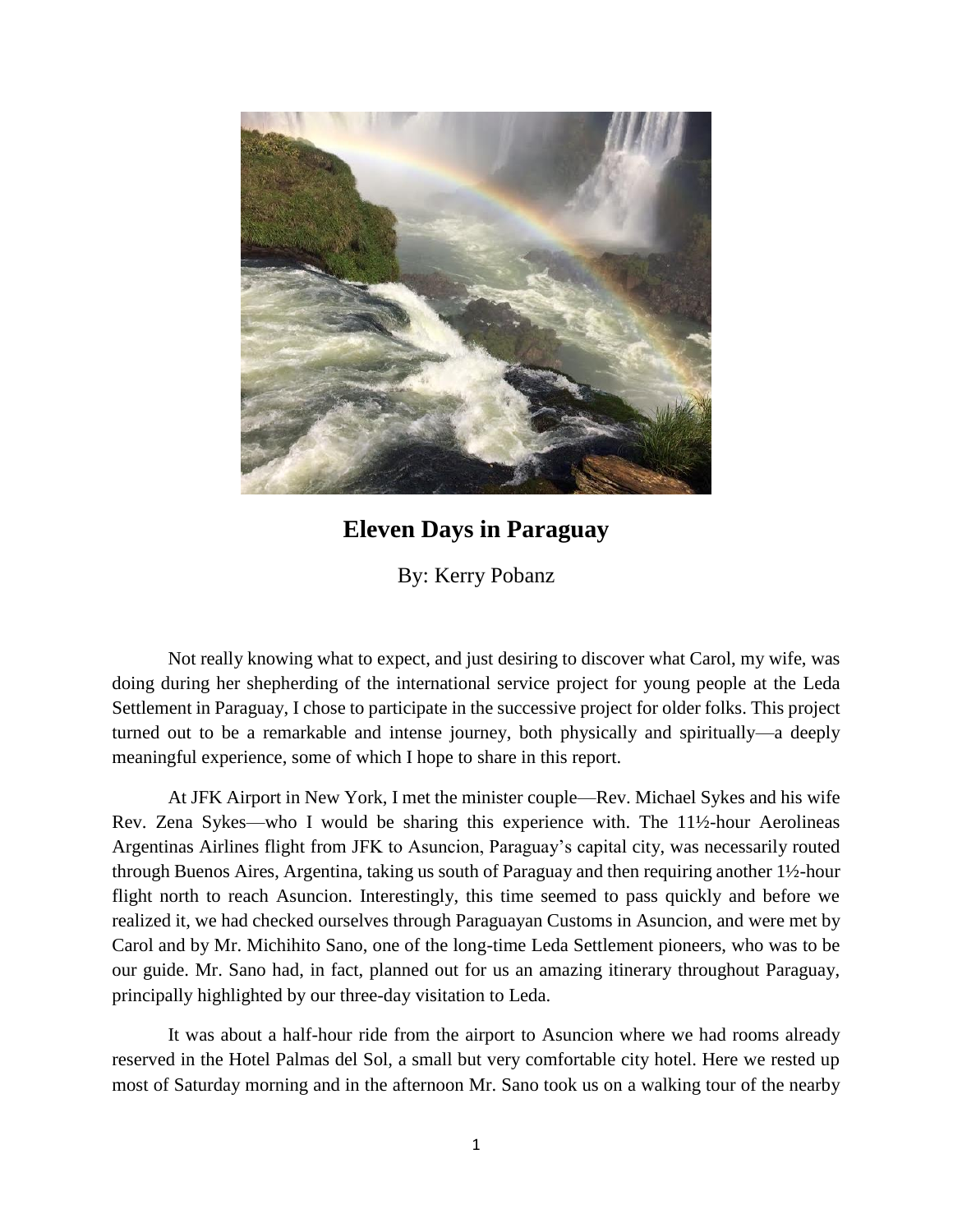city center, also visiting the older capitol headquarters building first that had been replaced by the newly constructed capitol building a quarter-mile down the road that we visited next.

Somewhat exhausted by our cross-city trek, we finally took a taxi back to the hotel and rested up again for the evening activity of attending an American Clergy Leadership Conference (ACLC) meeting. This was the very first meeting of its kind in Paraguay, and served as yet another opportunity for Revs. Michael and Zena to speak about their hopes to travel and learn all about Father Moon's providential vision to develop the Leda Settlement for the dual purpose, first, of generating food resources to address the great problem of world hunger and, second, of developing the preservation of the Pantanal region in Paraguay and Brazil. This occasion was also an opportunity for Carol and I to speak to this group of gathered religious dignitaries, enabling me to characterize my motivation for writing two books about life in the spirit world and the nature of spiritual reality. After these several short addresses, our gathering shared together more informally over snacks, generating a very upbeat feeling within the group.

These experiences were complemented the next day, Sunday, by our drive across town to the Asuncion Unification Church center, especially because I was perceiving that the whole environment of palm trees and tropical plants, together with the general atmosphere of the casual but deep friendliness of the people, to be very similar to that in which I had grown up in Hawaii— I immediately felt at home in Paraguay.

The member families who had arrived for Sunday service at the church center seemed to be wonderful people, profusely welcoming our special group of five, and especially embracing minister Rev. Michael Sykes and his Catholic wife, Rev. Zena. As special presenters, Rev. Zena first played her guitar and sang "I Am a Friend of God" in three languages—Korean, Spanish, and English, as the introduction to Rev. Michael sharing his remarkable account of how he first met Rev. Moon and then his humorous testimony of how he met and married Rev. Zena, primarily through Father Moon's inspiration.

The service was quickly followed by a delicious communal lunch, at which Revs. Michael and Zena, and Carol and I, were introduced to the church leaders of both the national Unification Church ministry in Paraguay and the local UC ministry in Asuncion.

Within a couple of hours, however, it was time for us to depart Asuncion and, under the guidance of Mr. Sano, to journey to our first major destination Loma Plata in the Chaco region of Paraguay—essentially the whole northern half of the country (actually about 60% of Paraguay's land area) that is an extremely desolate and barren lowlands bereft of most meaningful vegetation and otherwise covered with scrub grass, thorny shrubs, and aimless, dirty palm tree groves. Whereas 2% of Paraguay's population lives in this Chaco region, about 98% of Paraguay's population lives in the southern half of the country (about 40% of Paraguay's land area), with its rich soil, abundant crops and ample resources.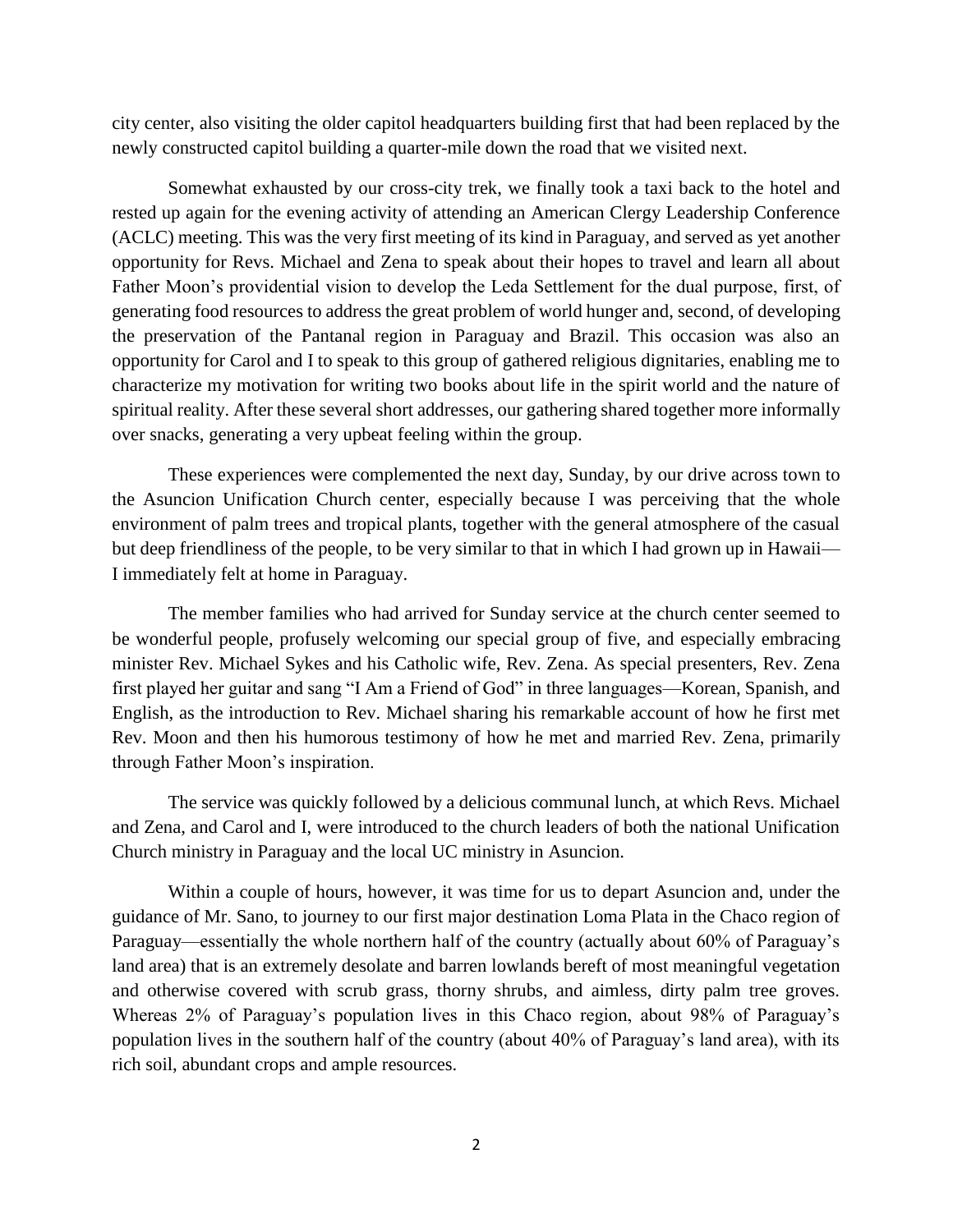In any case, there is only one two-lane road that leads from Asuncion across the Chaco for 500 miles, and arrives at Loma Plata, which is where the main Mennonite community is situated,



and which we planned to visit. The trip along this road took about six hours, with the latter half of this period being a rather hilarious continuous detour, swerving wildly around massive consecutive potholes for the final 40 mile stretch of the road before reaching Loma Plata.

Due to Mr. Sano's indefatigably precise driving, however, we did manage to arrive safely in Loma Plata at about 9:00 at night, and without destroying our vehicle. Mr. Sano had previously arranged reservations at the

hotel where we were staying and, once we had loaded our luggage into our rooms, we gathered again to have dinner at a rodízio restaurant right next door to the hotel. The food was quite good, highlighted of course by the waiters successively visiting each of us several times to cut off slices of freshly grilled, assorted cuts of beef directly onto our plates. Once back at the hotel, we were clearly exhausted from driving and eating, and we all quickly fell asleep.

The next morning, we took a short jaunt in the car to the visitors' center for the Mennonite community, discovering our prearranged guide to be a friendly young man about 24 years old, obviously well-educated, who had grown up in that community. He first had us view a very informative video, and then led us to the local museum, which told the fascinating story of the Mennonites' origins, as well as of their particular historical development in the Chaco region.

In fact, the Mennonites in Paraguay originally migrated there from Canada about 90 years ago, seeking the opportunity to leave the public schools in Canada and create their own schools in accord with their own Christian beliefs, otherwise expecting, from the reports they had received from Paraguay, that they would participate in pioneering the "Promised Land." After great travel hardships in 1927, about 1,750 settlers arrived in Paraguay to take possession of the land allotted to them by the Paraguayan government. However, the reality of life in the Chaco region proved devastatingly difficult. In the first year or so, about 120 people died and hundreds more found means to leave and return to Canada. The 1,600+ who remained in Paraguay eventually succeeded in overcoming all the intense obstacles, meticulously manipulating the clay soil to grow good crops, together with raising cattle and other herds.

Our guide then led us one building over to the full-scale dairy plant the Mennonites have built. The milk processed at their dairy plant is famous countrywide for its high quality and has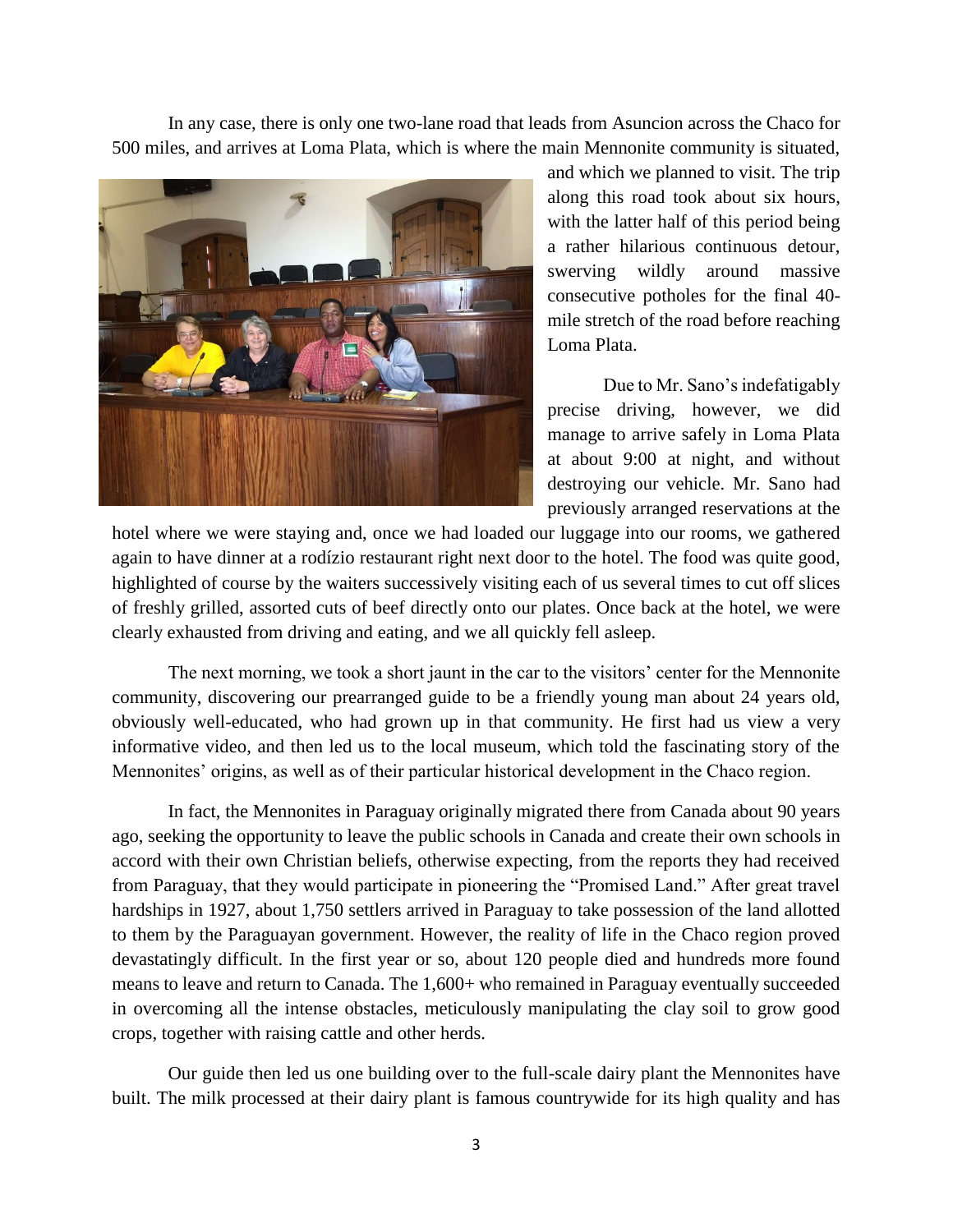become a very substantial source of income for the community. Next, we drove a few miles to the outskirts of the town to visit the Mennonites' large, full-scale, modern slaughterhouse processing more than 1,000 cows a day into world-famous beef products. It is well-known that slaughterhouses use many thousands of gallons of water per day to carry out their processing of cows. Since the Chaco region is bone-dry with minimal rainfall, the Mennonites have employed extraordinary ingenuity to preserve all rain water first, by corrugating the surrounding landscape for about a mile into furrows that slant downhill into common collecting pools, and second, by transferring this substantial amount of water from the collecting pools into huge tanks aboveground—an amazing feat that permits the slaughterhouse to function year-round.

While we did not get to see the actual process of killing the cows, we did view how each carcass is carefully cut up into pieces, and how every part of the cow is used for some constructive purpose, including the skin, the bones, the fat, the organs, etc.—nothing is wasted. Needless to say, this was a very educational experience, but it perhaps left a more difficult and ambiguous impression on one's heart.

From there, we drove back into town, stopped for lunch, picked up our luggage, and then made our way back out of the city on the single two-lane pothole-ridden road—once again helplessly laughing nonstop for about the first 40 miles, as we continued to swerve back and forth like a carful of drunken sailors. Eventually, after a couple of hours, though, there was a road that went east, which we took to eventually travel across the country to the city of Vallemi, where we would arrive at our next hotel. In the process of following this itinerary, we necessarily ended up passing through the small town of Concepcion at about 7:00 at night. This town presented such an unusual spectacle, at least for all of us except Mr. Sano. The central street of the town was paved, and many of the side streets leading off into the neighborhoods were paved for about two or three blocks but, after that, there were only dirt roads in most places. In the very center of the town was a giant statue/construction about 30 to 40 feet high of Mother Mary with the baby Jesus in her arms. But the most unusual and shocking aspect of this town was the fact that there were few cars on the road, otherwise engulfed by hundreds of mostly young people on motorbikes and motorcycles. No one wore a helmet. And quite often, you would see three or four people on one motorcycle—sometimes whole families, with the father driving, the son right behind him, then the mother, cradling a new baby in her arms. Extraordinary! But this apparently is the prevailing spirit of many towns in Paraguay, Brazil, and South America in general.

Reaching Concepcion, we turned north, traveling the only paved road between Concepcion and Vallemi for about four hours. Since this road was all but completely bereft of streetlights, it seemed to us that we were traveling in a pitch black night, except for the headlights on our vehicle. About half-way to Vallemi, we encountered a road block set up by the Paraguayan police, who motioned to us to stop and directed us to the side of the road. We were asked to step out of our car and show our passports, after which they questioned us about what our business in Paraguay was and where were we traveling to. When Mr. Sano explained that our eventual destination was the Leda Settlement at Puerto Leda, the main policeman immediately softened his somewhat officious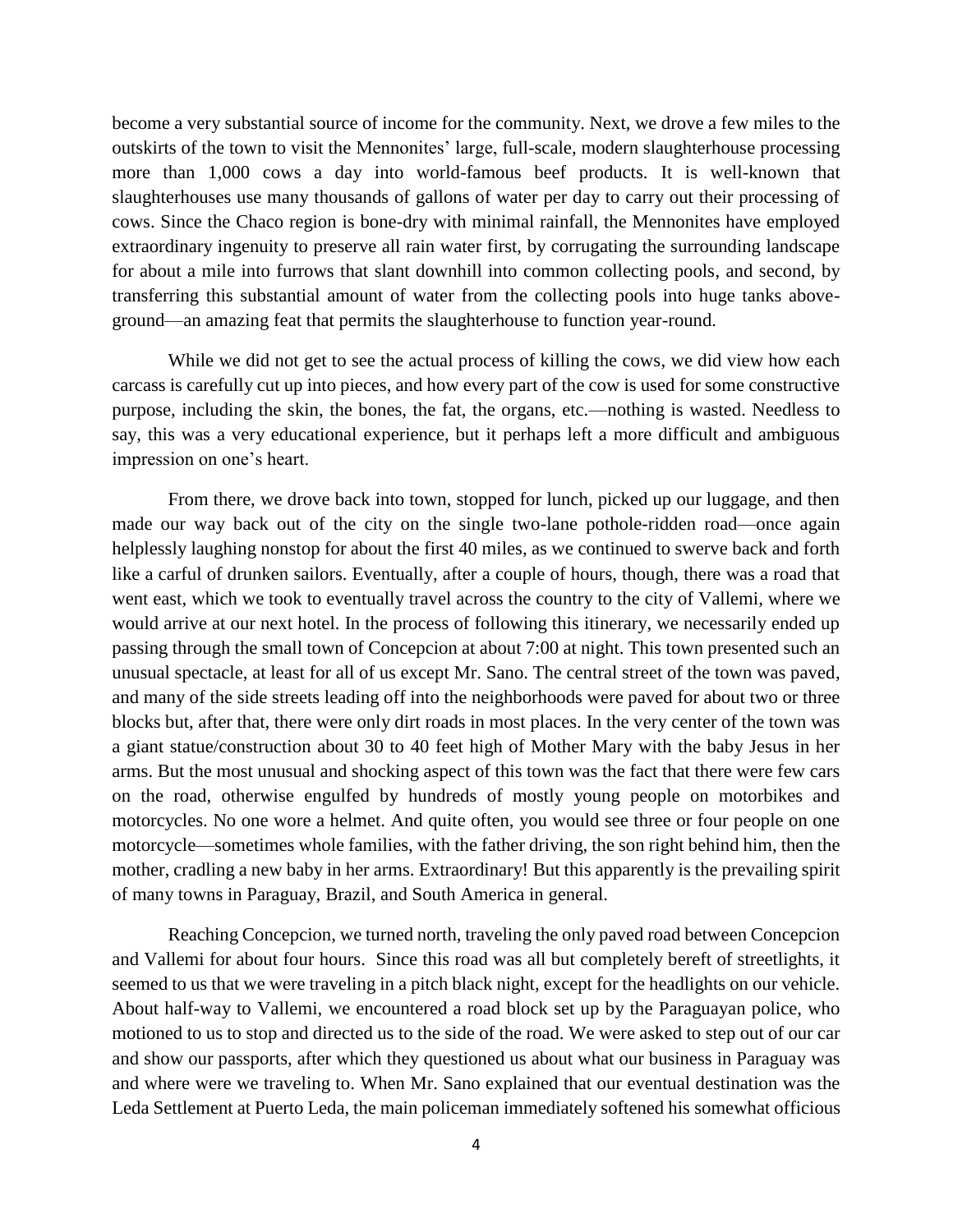questioning, mentioning that he had grown up in that region of Paraguay, was quite familiar with the saving efforts of the Leda group and it was clear that he felt a genuine camaraderie with us. After this, our passports were returned to us and we were sent on our way, finally arriving quite late at our hotel, and immediately falling asleep in lumpy but not uncomfortable beds.

The next morning, which was Day 4 of our trip, we awoke, consumed a very quick, makeshift breakfast and headed down to the main dock on the Paraguay River a short distance away. Mr. Sano drove all our luggage down to the dock and turned the car over to a friend who would drive it back to Asuncion. Shortly, then, all five of us plus the boat captain and our luggage boarded this medium-sized speedboat, with the captain passing out a life jacket to each person. So, at about 9:00 in the morning, we began speeding north up the Paraguay River, traveling about 40 mph, which actually seemed very fast.

After about three hours, our first stop along the Paraguay River was the town of Olimpo. The speedboat pulled into a very small, rather nondescript port area where we all jumped down off the boat into the dense riverside savanna vegetation and then walked up the unpaved driveway to enter the Unification property through a broken fence. From there we walked about a thousand feet across a large yard of stiff grass baking in the hot sun to where the residence was located. The property appeared to be in a state of general disrepair, apparently vacated years earlier—though it was also clear there were currently ongoing major efforts to try to restore the several large buildings where Father Moon had once lived and spoken to the fresh-faced Japanese men who would eventually become the rugged, absolutely dedicated Leda Settlement pioneers. Mr. Sano guided us in our visit through these three buildings. After this excursion, most of us rode in the back of a small, ramshackle pickup truck along unpaved, dusty, hot roads for about a mile, then traveling on a slightly paved, winding road several hundred feet up the hillside, ending in what seemed to be a kind of parking lot for the very old Catholic church that stood at the top of the great hill. The view of the town below, together with the majestic Paraguay River, was refreshingly panoramic. Though the church was closed and we were not able to tour its interior, our party of five determined instead simply to gather in a circle, in the ninety-degree sun, to offer a prayer of gratitude to God.

Immediately afterward, we climbed back into the truck and coasted down the access road back into the minimal environs of Olimpo, heading next for the elementary school where Carol had several weeks earlier brought the 20 young people participating in the international service project. As it turned out, the school was in session, but at our arrival the teachers were quite excited to receive us, and so they let the children out to play in the schoolyard. Our meeting was filled with joyful hugging and handshaking, whereupon the three indigenous young women teachers took us on a special tour through a number of the renovated classrooms. They were so happy to see us and enthusiastically pointed out the beautiful hand-painted mural across a 25-foot inside wall of one classroom, the mural that the young international folks had collectively painted on the day they also labored to paint the considerable exterior of the school buildings.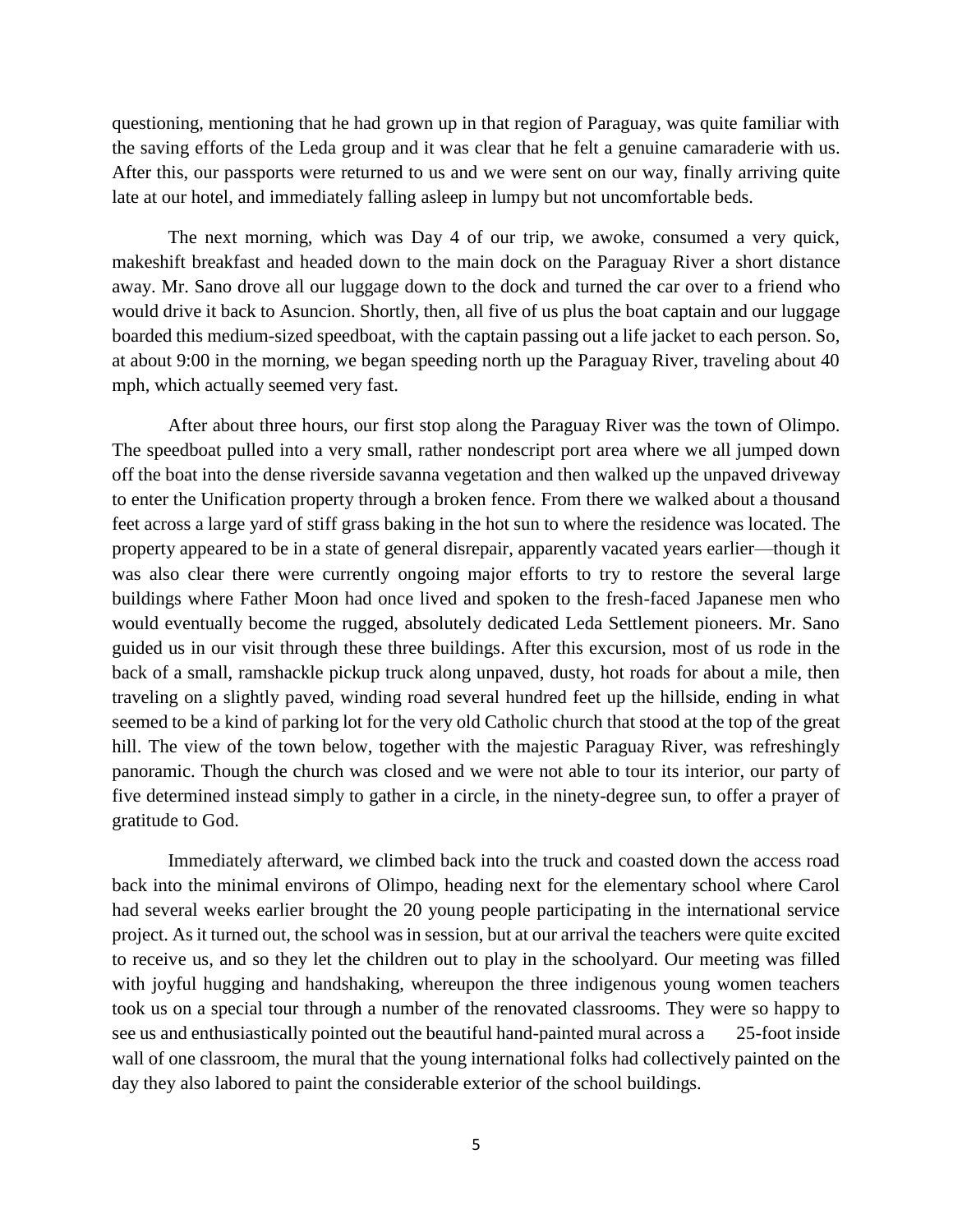After spending a couple of wonderful hours in Olimpo, it was necessary to regather ourselves, and to drive back and again board the speedboat. Making only one bathroom stop during the last hour of our boat trip at the side of the river in the dense foliage, we finally arrived at the Leda Settlement around 3:00 p.m. As we approached the Leda port, we were greeted by 10–15



residents who cheered our arrival. We were all really happy to reach our destination and to be able to stretch out from our cramped boat ride.

At Leda, we were driven about a quarter-mile to the lodgings that had been lovingly prepared for us, where we did some unpacking. While Revs. Michael and Zena Sykes opted to rest up in their apartment until dinner, Carol and I chose the delightful activity of swimming in the Olympic-size, inground pool built next to the dining hall. Even

though, technically, it was winter in Leda, the temperature at our arrival and for the next three days was about 90 degrees, so our brief swim in the pool was greatly refreshing. Our two couples were prepared for the usual communal Leda dinner at 6:30 p.m., and Mr. Sano drove out to pick us up and take us to the dining hall.

During dinner, we also met another of the original pioneers of Leda, Mr. Nakata, who greeted us with great care and delight. We discovered Mr. Nakata—the overall leader of the Leda community—to be a wonderfully sincere person, completely dedicated to Father Moon's original inspiration to use the Leda property to find ways of helping to eliminate the problem of world hunger. Over the past two decades of trying to address this challenge, the Leda pioneers have struggled monumentally to discover crops that would grow, and even thrive, in the barren Chaco soil. They tested hundreds of different kinds of plants, most of which did not work out at all. After all these intensive labors, they eventually found that two kinds of plants could be usefully farmed on the property—neem trees and taro plants.

In addition to these agricultural successes, Mr. Nakata has worked tirelessly to develop fish-farming of the Pacu fish, which has also been very successful. This operation currently entails the creation of special lakes, a half-mile by a half-mile wide—five of these dug side-by-side, separated by elevated strips of land upon which dirt roads are created. Hundreds of thousands of Pacu are raised to a certain age in these lakes and, while some of these are given to the indigenous folks and others are sold at market, official fish-release ceremonies are also held periodically and 50–100 thousand baby Pacu are usually released into the Paraguay River—to honor the loving principle of giving back to the creation that has given so much to us.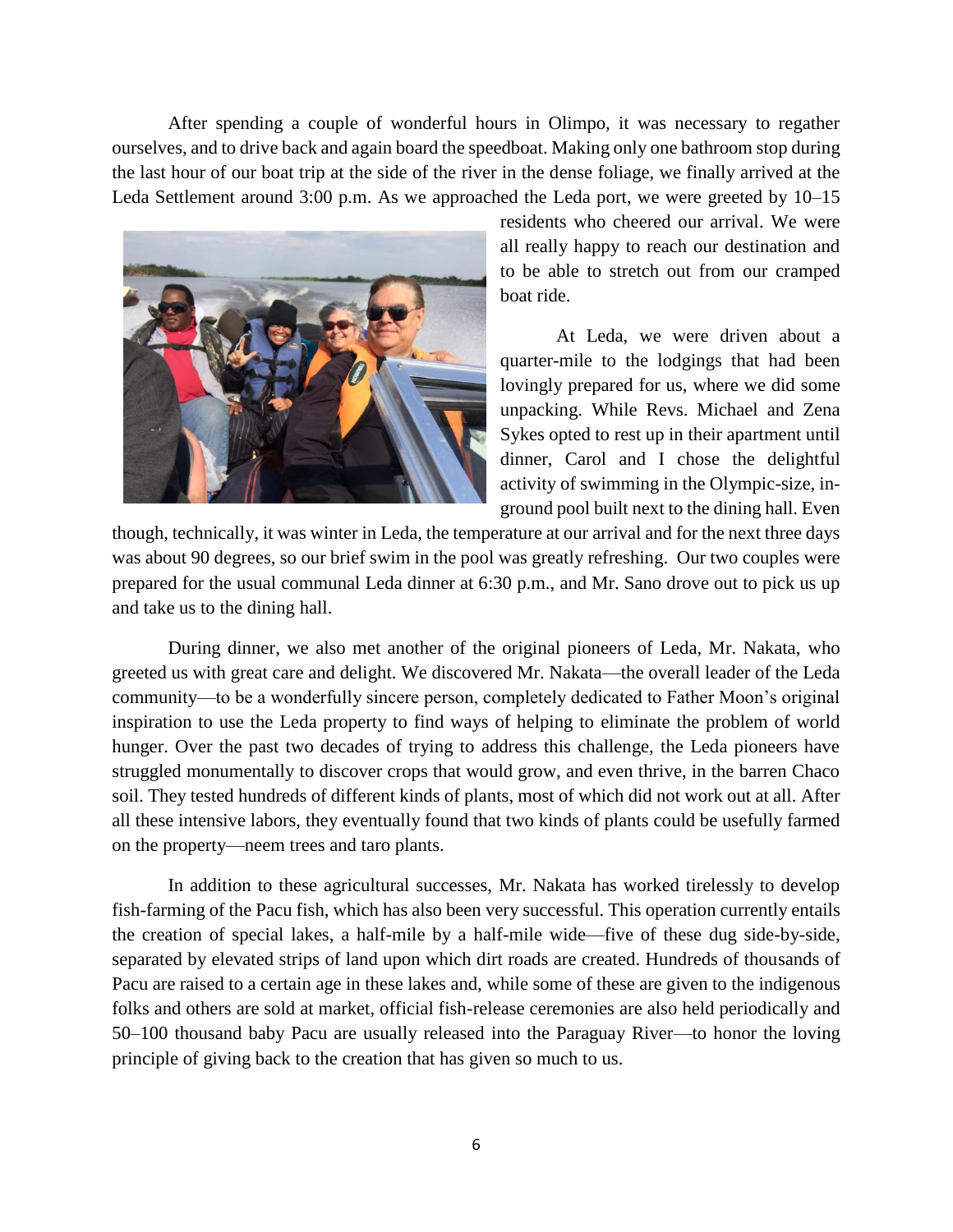In any case, our first dinner at Leda was a joyful sharing with the residents over a delicious meal of Leda-produced fish and vegetables. At about 8:00 p.m., everyone returned to their lodgings.

Our first full day in Leda was Day 5 of our trip. We began the day with breakfast prepared by the dedicated kitchen staff. Afterward, because Rev. Michael Sykes had expressed his sincere desire to experience milking a cow, Mr. Nakata drove our party out to where the milk cows were corralled. One of the men who normally cared for these cows demonstrated for Mike the technique of manually manipulating the cow's udder and squirting the milk into a pail. Mike was quite fascinated to actually do this himself, while the rest of us stood around him taking 'udderlystunning' pictures with our smart phones. One might say that Rev. Mike Sykes milked that occasion for all it was worth!

Next, a short drive took us to one of the main educational buildings that had always been available for conferences in the past, and here our group gathered and watched several fascinating orientation videos of the historical development of the Leda Settlement over the past 30 years. This was also an opportunity for us to ask Mr. Sano and Mr. Nakata a number of questions about

their extraordinary efforts and sacrifices during the early days of constructing the numerous buildings on the barren property, while being attacked by caiman, snakes, and horrendous seasonal heat.

When we finished touring through several giant lecture halls auditoriums capable of seating hundreds of people and otherwise used for workshop purposes in past years—we exited this area and walked a short distance to the Paraguayan Police Station built by



the Leda community to honor the Paraguayan authorities with a northernmost outpost, as well as the Leda-refurbished building used as a Paraguayan naval station. It is certainly true that the Paraguayan government is very impressed by, and grateful for, the singular achievements and contributions of the Leda Settlement.

Next, Mr. Nakata took us to visit the capybara enclosure. The capybara is a strange-looking creature, often likened to a giant river rat. Yet, on the other hand, they are seemingly gentle creatures that will allow you to pet their spiny-haired exterior. We also watched as the whole capybara family trundled together over to their five-foot-square swimming pool to cool off in the 90-degree sun. From there, we walked 100 yards to an unfinished three-story building, the bottom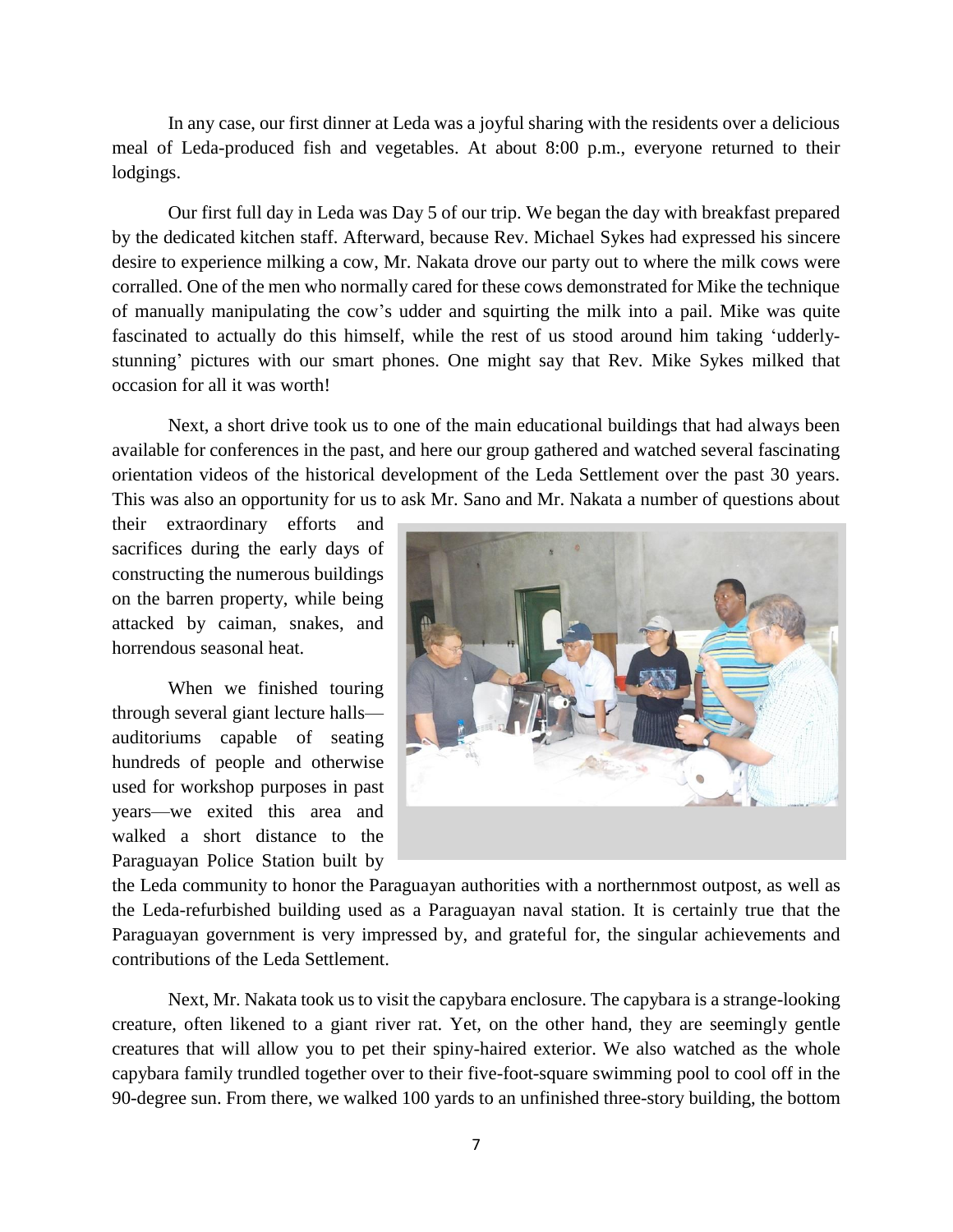floor of which housed the fish insemination and initial incubation facilities enabling the full-scale fish-farming operation, as well as serving as a processing center for designing and creating new food products from fish-powder and taro root. Here we also taste-tested some of these foodstuffs, finding them quite delicious.

About a quarter-mile away, Mr. Nakata showed us the taro field, where five or six different kinds of taro were being grown experimentally. One of the hired indigenous workers at Leda waded out into a small pond and pulled up a taro plant, exposing its large bulbous root. Taro grows in an environment similar to that in which rice is cultivated, i.e., in shallow ponds. When the taro root was sliced open, one could see that it has a starchy nature, one that is also full of nutritious elements. In addition, we learned that taro never needs to be replanted, since its next generation of plants—its "children"—grow around it in a circular manner as offshoots to the main taro root. Hence, every six months a new generation of multiple taro roots can be harvested as an ongoing, ample food supply.

After lunch, Mr. Nakata was ready to drive us on a more extensive tour of the property, but ended up calling for us first to come over to our lodging area, where he showed us a caiman, or small alligator, sunning itself about 50 feet away on the bank of the Paraguay River. Then we drove out to see the grove of neem trees, which is so far the only other plant that grows well on the property. Neem trees are known for their medicinal character, and are often used in health food products. Our drive eventually took us to view the huge fish-farming ponds recently dug and filled with water from the immediately adjacent Paraguay River. Finally, in the late afternoon, Mr. Sano and Mr. Nakata took us to a remote area to give us the experience of manually cutting down a couple of the palm trees with axes—an extremely taxing, labor-intensive activity that provided ample hand-blisters to our two couples. From this, we could clearly appreciate that the original pioneering efforts at Leda were not for the faint-hearted.

We rested up before dinner, at which Revs. Michael and Zena Sykes generously shared their hearts of appreciation by singing two songs and giving their testimonies of how Father Moon had originally chosen them as two of an original 12 disciples who would hopefully carry on his work. In addition, they described their first witnessing tour across the northern United States, visiting many Unification Church centers, as well as other Protestant and Catholic religious leaders, bringing the message of the need to strengthen families and communities through the marriage Blessing. All of us then retired to our lodgings by about 9:00 p.m., much inspired though, as usual, quite exhausted.

Our third day at Leda, which was also the sixth day of our trip, hosted a very special and heart-warming activity—our visitation to the three indigenous villages of Diana, Bahia Negra, and Esperanza, all located (at the three respective ports—Puerto Diana, Puerto Bahia Negra, and Puerto Esperanza) on the Paraguay River north of the Leda Settlement. We traveled first on the Good Go fishing boat to the village of Diana, about two hours north of Leda, where we disembarked and walked a very short distance into the small, poverty-stricken community. Most of the people who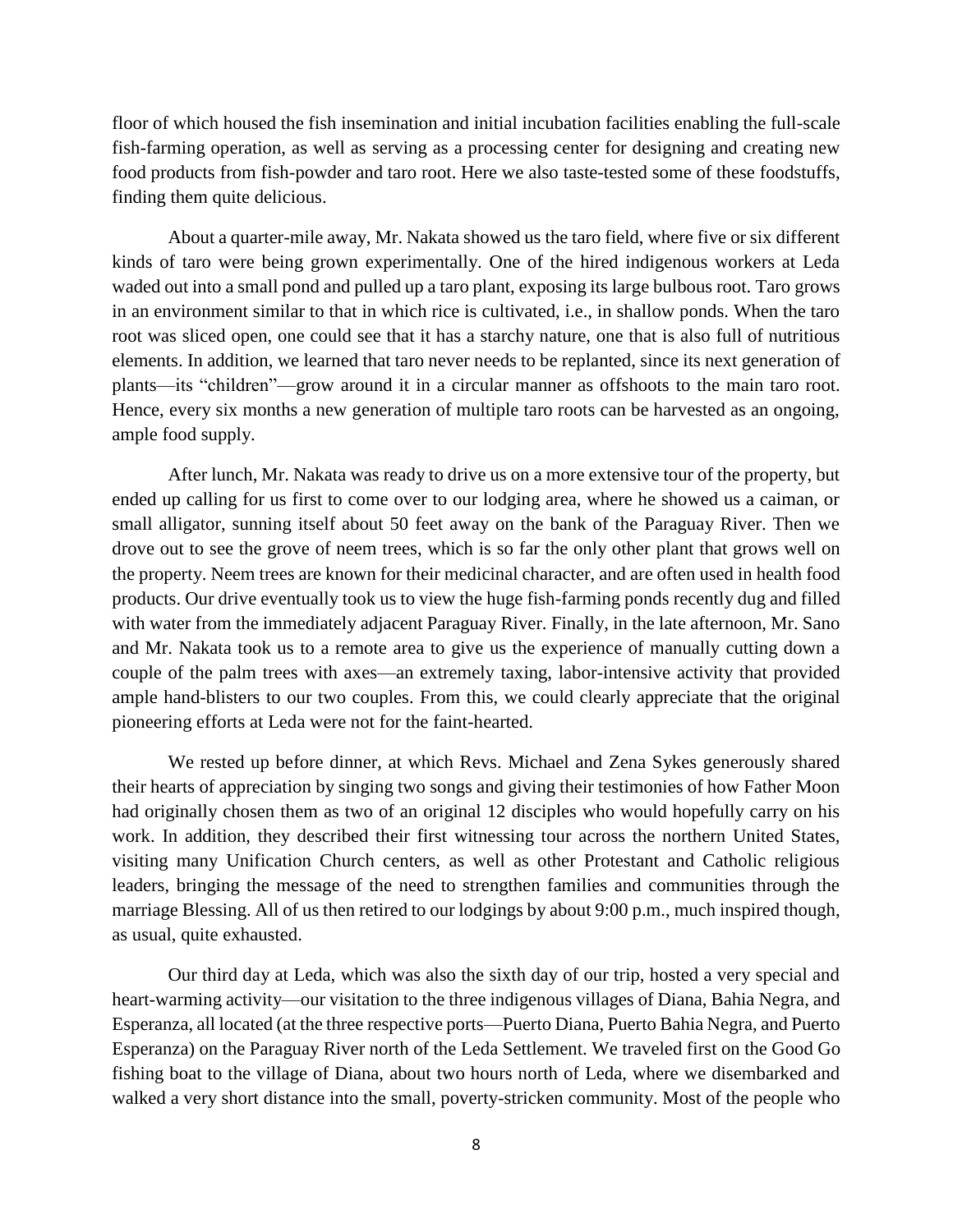live in these indigenous communities are descendants of the Guarani Indians. Since we walked directly into the school yard, we were cheerfully met by the school's principal and three or four teachers, who taught all grades from kindergarten through high school. At first we were invited into a dilapidated wooden shack-like building to meet all the young children up to 10 years old (about 50 of them). Revs. Michael and Zena Sykes spoke very briefly to them, then Rev. Zena sang them a song with her guitar, and finally the couple handed out the gift they had for the children—candy in the form of dum-dum suckers. The kids were very delighted by this gesture. Then, we left these young folks and walked a hundred yards over to the new school building that the Leda pioneers had built for the older kids. There were about four or five separate classrooms and it was clear that, not only was the building carefully constructed of high-quality building materials, but that the desks and school supplies being used by these older students were also of good quality. Both because Paraguay's central government is not that wealthy, and because the government has not focused on aiding the indigenous communities—especially those residing in the Chaco region—and has otherwise emphasized allocating its resources to more populated regions, the indigenous communities have been left mostly to fend for themselves. For this reason,

the Leda Settlement took the initiative to build a number of small but beautiful and sturdy school buildings for these otherwise poverty-stricken communities. These communities are deeply grateful for Leda's support.

Indeed, at this point, the few teachers collectively gave each of our two couples a gift—a home-made Dreamcatcher, organically assembled by creative kids in their community—a symbol of goodwill



protection that only good dreams/thoughts will pass through the Dreamcatcher, while bad dreams/thoughts will be snared in the net, and disappear with the advent of daylight.

So, it was only natural then that all of us from the Leda group were immediately invited by an indigenous family to share lunch. Again, we walked a short distance down a dusty dirt road to where the family lived, in one of the many dilapidated wooden shacks in the town. Lunch was delightful and the family was clearly sharing with us their kindest and most caring heart. Personally, I was deeply moved by all of the people that we met in the village of Diana. Having almost no material wealth, yet they offered us an enormous depth of loving heart. Very wonderful and remarkable!

After lunch, Mr. Sano made the decision to continue our visitation to yet another indigenous community. So, we sped north again for another hour on the Paraguay River, bringing us to Bahia Negra, the northernmost port in Paraguay. Here, we got off the boat to discover a small town-like area with dirt roads that was very sparsely populated. The first building we encountered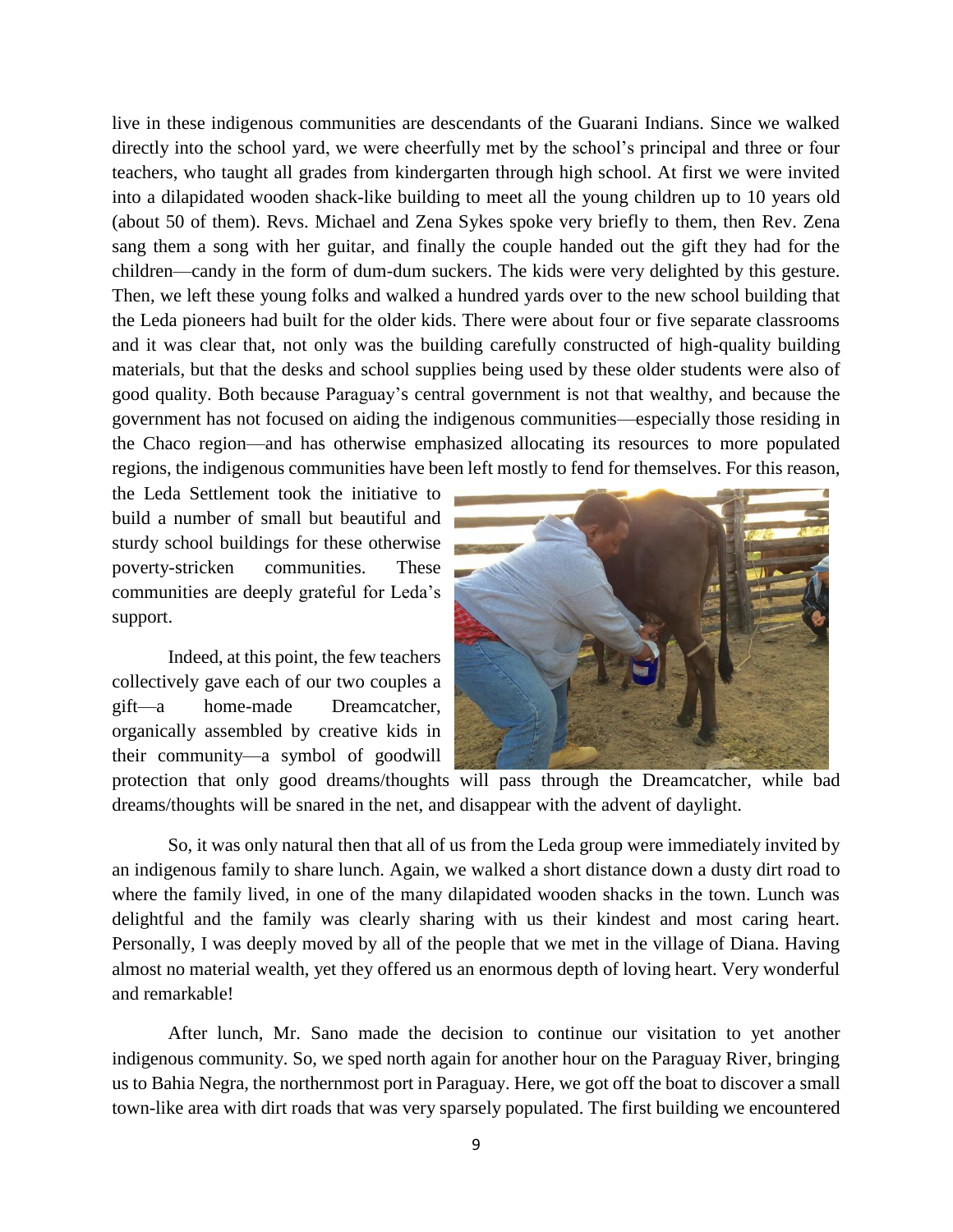was the Paraguayan Naval Station, deliberately located in the most remote part of the country. A bright-spirited young man—a naval officer—emerged to greet us. It was clear that he was already a good friend of the Leda folks, and especially of Mr. Sano. He was so cheerful and good-humored that he immediately put us all at ease, so mutual introductions were quite spontaneous. After about 10 minutes, however, he needed to return to his duties, but invited us to explore the rest of the town.

We walked down the road about a quarter-mile and entered an elementary school building, where we were again happily greeted by a fresh-spirited lady who was the principal of the school. Again, Mr. Sano and others were long-time friends of the principal, and she was inspired to meet the Revs. Michael and Zena Sykes. For a short time, she invited us into her small office and introduced us to several of the teachers. It was, in any case, clear that the Leda Settlement had also made significant contributions to assure the well-being of this school, and the principal was extremely grateful to them and happy to receive their spontaneous visit. We departed from the school amidst a flurry of hugs and handshakes.

Our next stop in Bahia Negra was the only Catholic church in the town, which Revs. Michael and Zena Sykes had desired to visit. Once we had arrived there, we were welcomed by two of the three Catholic priests who had been assigned there only four months previously. The three priests were young men, probably in their thirties or forties, and hailed originally from California, Vietnam, and Indonesia, respectively. The two we shared with, from the U.S. and Vietnam, spoke very good English and so it was quite easy to communicate with them. They had been assigned to this very remote Catholic outpost which, for them, was a frontier that they were trying to feel confident about pioneering, but had not yet experienced any real victory in appealing to the indigenous folks.

Leaving behind our delightful sharing with these two priests, we again boarded the Good Go boat. Our final decision was to make a third visitation to an indigenous community named Esperanza, backtracking on the Paraguay River about two hours south of Bahia Negra. Esperanza's community appeared to be very similar to Diana's—with most of the houses standing as little more than makeshift wooden shacks, and with a visibly new school building, contributed by the Leda Settlement, in the center of town. Once again, we met the high-spirited teachers at the school, who regarded our arrival as something to be celebrated. They gathered all the school kids outside in a shaded area and Mr. Sano introduced the four of us in our two couples as reverends, asking Revs. Michael and Zena to say a few words. At that point we received notice that the village chief of Esperanza had invited us to visit his home, which was about a half-mile away on the central dirt road across town. The Chief, a well-groomed and seemingly articulate man—apparently better-off materially than most of the villagers—was extremely cordial to our Leda group and was especially uplifted to realize that ministers from the United States had come to visit his town.

We sat around in a circle in his backyard and engaged in lively sharing for about half an hour, until the setting sun reminded us that we would no doubt be traveling in the dark on the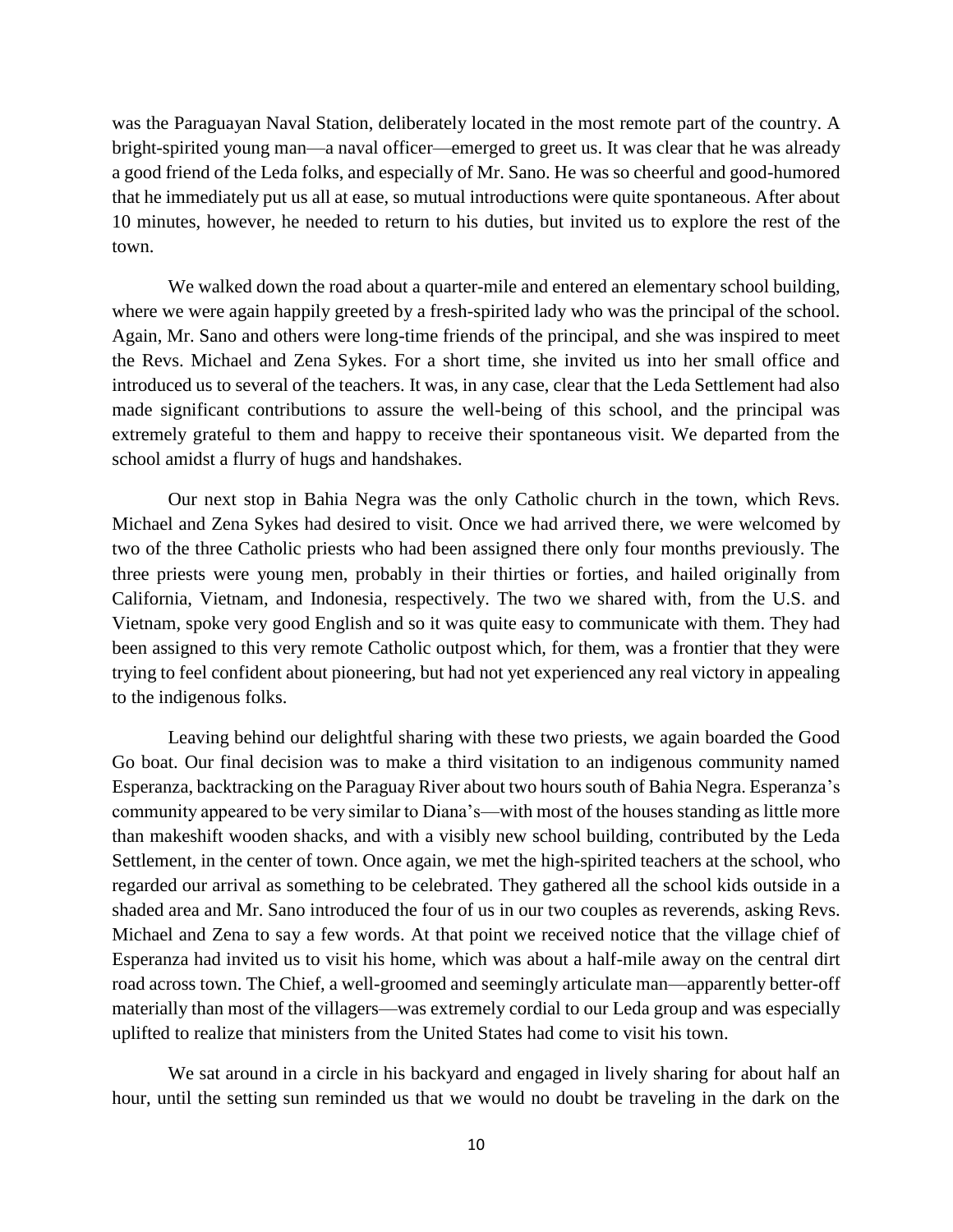Paraguay River and would probably not be getting back to Leda until 8:00 or 9:00 at night. We said farewell to the Chief and his lovely family, and quickly walked the half-mile back to the boat and took off.

Upon returning to Puerto Leda about 8:30 p.m., we were greeted by several vehicles with headlights blazing in the dark, and then were quickly driven over to the dining hall where dinner had been saved for us. During the meal, Mr. Nakata expressed his sincerest gratitude especially to Revs. Michael and Zena Sykes for their willingness to visit and investigate the Leda Project, and further declared his devout hope that they would indeed carry Father Moon's message to many other ministers and Christian communities in the United States. Clearly, Mr. Nakata felt that the Sykes' visitation to Leda was assuredly only the first of many such minister visitations to Leda that would happen in the future. Once we had finished our dinner, all of us headed back to our lodging quarters. Carol and I were visibly exhausted but, before I retired I took a relaxing shower, during which I discovered I had been accompanied by a tiny frog perched on the shower wall. We slept very deeply that night.

After breakfast on the morning of our seventh day, we went fishing on the Paraguay River, since this had also been a specific request of Rev. Michael Sykes. This was a great experience, during which Rev. Mike caught about six decent-sized Piranha (maybe six inches long, five inches high, and a half-inch wide) and I also caught five same-sized Piranha and a Dogfish that was at least two feet long. After each catch, the two Japanese fellows, who had guided us to our fishing spot, also took the Piranha off the hook and stored the catch in a separate, closed wooden compartment in the center of the boat. It turns out that Piranha, Pacu, and Dogfish are all goodeating fish, so these were all donated to Leda. Revs. Carol and Zena had boarded a different boat for fishing, since their plan was to return to Leda mid-morning and participate in horse-riding.

After lunch, however, it was finally time to depart from the Leda Settlement, with our next lodging planned for Jardim, Brazil. After Date (pronounced "Daw'tay"), one of the original Leda pioneers, invited our two couples to each plant a tree in an area behind our lodgings, Mr. Sano picked us up with our luggage in a truck and we drove the mile down to the port, where we boarded another speedboat for the next four-hour trip south down the Paraguay River.

Fortunately, these four hours passed quickly, bringing us to the port of Murtinho, which is part of the Brazilian state of Mato Grosso do Sul. Here we disembarked and were picked up in a van driven by a man whom Mr. Sano had contracted to transport us another four hours, this time across country on a well-paved road, to the city of Jardim. Again, this period transpired relatively quickly and, before we realized it, we had arrived at our hotel in Jardim. We checked in and Mr. Sano suggested that we go out and have something for dinner. After trying to follow several dubious sets of directions, we ended up at a nice restaurant, where we were able to dine in an outdoor plaza bathed in temperate breezes. Soon, however, we returned to the hotel and fell asleep.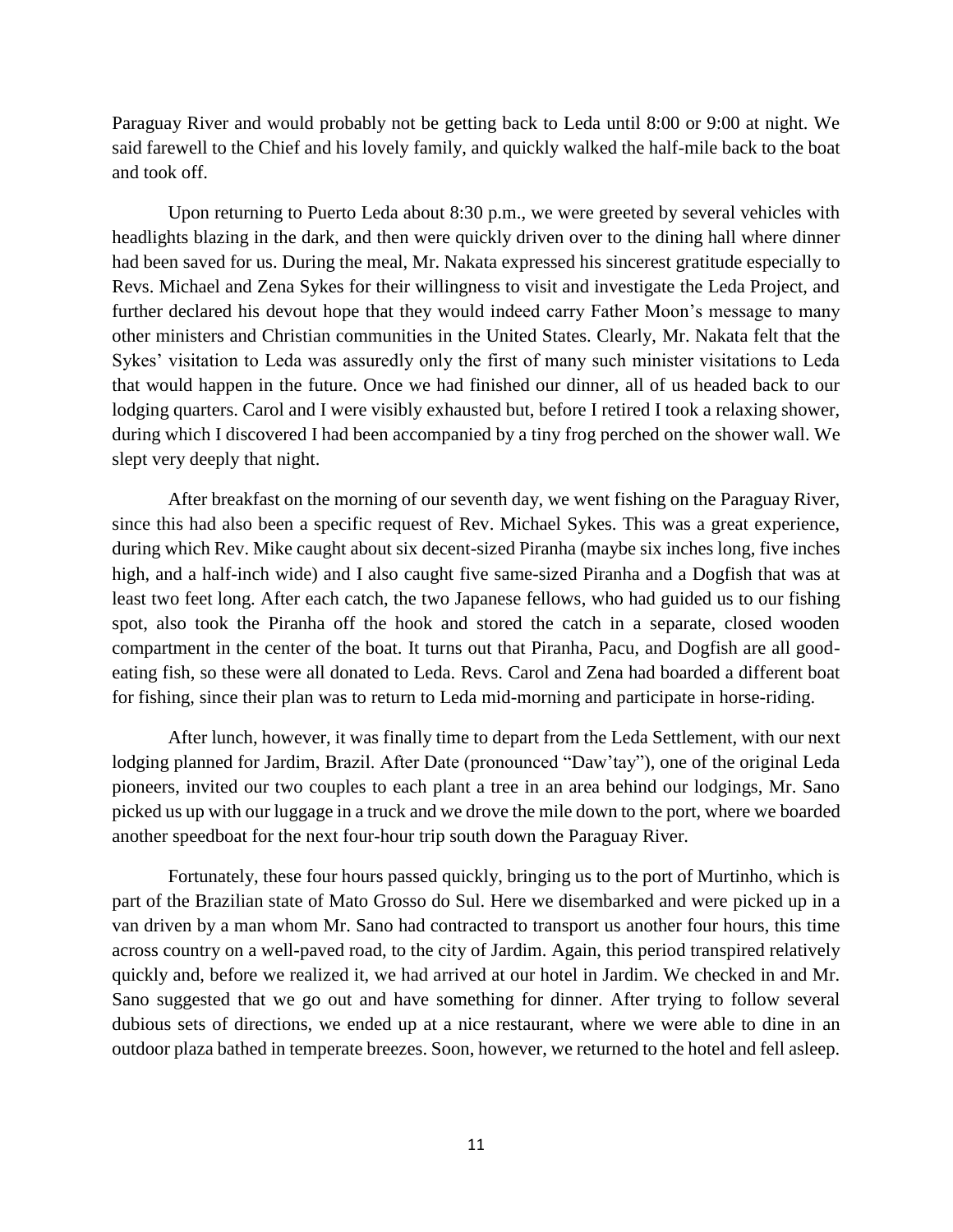

We spent all of Day 8 in Brazil, visiting a number of locations. After our breakfast in the hotel, the Jardim Unification Church leader drove us for an hour out to the large property purchased by Father Moon in the 1990s. For Carol and I, this was our second experience of visiting this property—our first having been as a family in 1999. It was fascinating to once again see all the building that had been constructed to accommodate the families visiting from around the world in the 1990s. In particular, a Japanese sister who lived and

worked on the premises as a caretaker at True Parents' residence, and of the property in general, took all of us on a tour of a number of the buildings. In addition to True Parents' residence, we also visited two huge major lecture halls/auditoriums as well as some of the one-floor residential apartment buildings. It was clear, however, that due to the lack of available funds, many of these buildings had fallen into disrepair—though the abiding hope of the resident families there was that the future would be much brighter once the current property litigation was resolved. This resolution was expected by the end of 2016, after which the property could once again be utilized to bring large numbers of people for visitations and workshops.

Though the Jardim property offered wonderful visual perspectives of the surrounding landscapes, and though it still definitely held its spiritual mystique, we finally bade it farewell and headed back into Jardim city for a partial rodízio lunch, including a smorgasbord of other foods. From here, we drove a short ways to the local Unification Church center, where a number of members were actively preparing to participate in the Peace Road Jardim 2016 event—a threemile collective bike-ride from Jardim to a nearby town, meant to honor the celebration of peace. Arriving at the downtown gathering location, we discovered a practicing elementary school marching band, and many young and a few older bicyclists. After the city mayor spoke at the opening ceremony, Revs. Michael and Zena Sykes were also asked to speak, and they gave a rousing, appreciative send-off to the event. So, in the ninety-degree heat, the marching band went first, playing for a short distance, followed by the cyclists. Then the cyclists went ahead and did not stop until they had completed the three-mile ride. The finishing point was a small town park, where many pictures were snapped, and hot dogs and drinks were distributed to all.

Leaving this celebration behind us, we collected our luggage once again, piled into two cars, and drove several hours along a well-paved road to arrive at Ponta Pora, Brazil. Here we had the chance to have a brief dinner at a pizza parlor. What was so interesting about this municipality of Ponta Pora was that it was seemingly directly joined with the city of Pedro Juan Caballero in Paraguay. This particular joining of two cities is referred to as a *conurbation*—i.e., two cities that have directly merged to form one continuous urban and industrially developed area—and so, there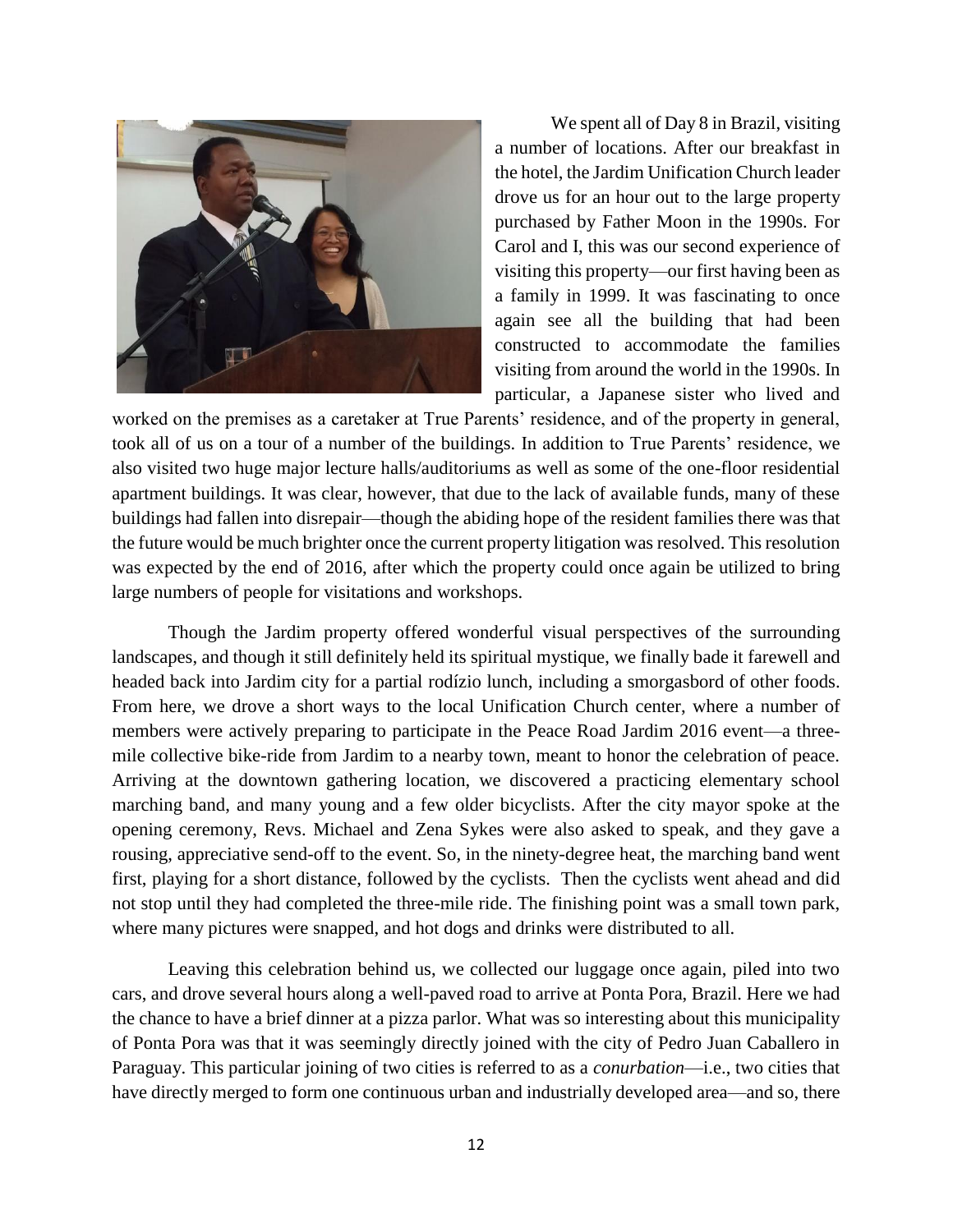is no marked boundary between the two cities, except for a division commonly designated by certain roads that people are generally aware of. So, after pizza, we drove from Brazil across the road into Paraguay, down the street and over to the major bus station in Pedro Juan Caballero. At 10:00 p.m., we boarded the bi-level, luxury bus for what we anticipated would be a seven-hour trip, arriving in Ciudad del Este, Paraguay about 6:30 a.m. I personally found it quite difficult to sleep on the bus, but Carol, the Sykes, and Mr. Sano had no problem and slept up until we arrived at our destination.

Day 9 of our trip then began with a very good-hearted man—one of the members of the Unification Church in Ciudad del Este (CDE)—picking us up at the bus station, and driving us across town to an upscale hotel, where we checked in and got our baggage moved into our rooms. CDE is the second largest city in Paraguay and lies in front of the Brazilian city of Foz do Iguaçu. While these two cities are separated by the Paraná River, they are linked by the Friendship Bridge. In fact, because our plan on this day was to visit Iguazu Falls just across the Brazilian border, we were again picked up from the hotel and we then drove across the Friendship Bridge. In Foz do Iguaçu, we boarded a tourist bus that drove us the 10 miles or so out to the area of the falls. However, our first stop entailed a walk through the famous exotic bird park (Parque das Aves), just across the street from the entrance to Iguazu Falls. We took many pictures of the incredibly beautiful and colorful exotic birds. It was a wonder-filled experience to view these extraordinary birds—flamingos, ostriches, owls, toucans, cassowaries, hummingbirds, parrots, and many more—all cared for and thriving in their natural habitats. In addition, one huge caged area contained many kinds of amazing butterflies.

The bird park tour was a wonderful experience. Once we then departed from this area, we walked across the street to buy tickets for the shuttle bus that would drive us out to the highest point above Iguazu Falls—a two-mile continuous expanse exhibiting over 280 separately distinguishable waterfalls—appropriately designated as one of the "new natural wonders of the world" in 2011 and as a UNESCO World Heritage Site. From this highest point, most tourists walk a mile or so down a paved, winding, gradually descending path along a mountainside, arriving finally at the bottom where they can walk out to a large raised viewing platform just at the edge of one of the massive waterfalls named "The Devil's Throat." This is an extraordinary position from which to snap photos and to contemplate the vast collective power of the falls, with 450,000 cubic feet of water per second cascading over the falls during the peak rainy season. Standing on this 20 foot by 20-foot platform, a person becomes completely drenched within a few minutes by the waterfalls' spray, unless he or she is wearing a raincoat. To witness the spectacle of the unceasingly rainbow-misted Iguazu falls is a truly mind-blowing experience, which all five of us were grateful for and otherwise overwhelmed by.

Only the hardiest of souls endeavors to walk back up to the top of the mountain along the paved path. The vast majority of people simply board elevators near the bottom and are quickly transported to the top. From there, we caught another shuttle bus back to our point of origin where we had bought our tickets. Then we caught a local city bus that carried us back into the city center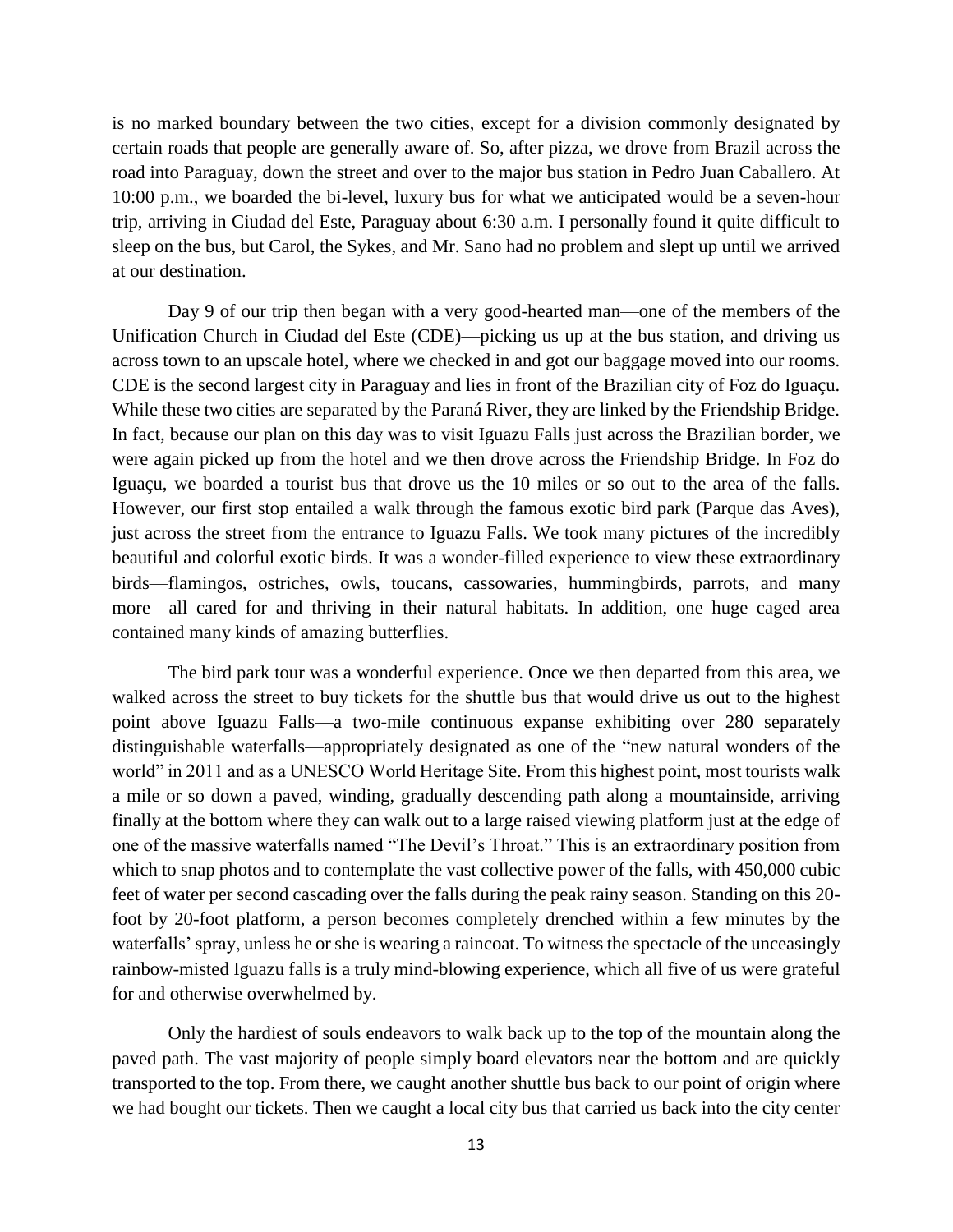of Foz do Iguaçu and, after waiting another half-hour, we caught the next specific bus that drove us back across the Friendship Bridge into CDE. Just across the bridge, we were picked up by the same man who had retrieved us that morning from the bus station. He then drove us in his van to our hotel, where we showered and collapsed exhausted from the heat, dust and rigorous walking of the day. After a couple hours' rest, we all met downstairs for a very delectable dinner, finally retiring for the evening about 8:30 p.m.

After the hotel breakfast on Day 10, we piled back into the van for a third time. By now we had become fast friends with our local driver, who on this occasion had brought along his college-aged daughter. From CDE, we drove another four to five hours to Trinidad in order to tour the famous site of the Jesuit ruins. In particular, the Jesuits first sent "missioners" to Paraguay in 1586, after which time they established a number of missions throughout Paraguay and Argentina. The Jesuit mission of La Santisma Trinidad de Parana was built in 1712 and is known to be the biggest of all the missions in the region. In effect, the Jesuits first created their missions as towns in areas inhabited by the local native Indians—the Guarani, and they specifically undertook to create a written form of the Guarani language, which up to that time was not written. The towns served as centers, often for 2,000 to 3,000 indigenous Guarani, where the Jesuits could educate the Guarani about civilized notions of public order, social norms, and culture. Because the Guarani were originally and naturally polygamists, it was necessary, for instance, to inculcate the Christian idea of monogamous marriage, and to encourage a structured way of life based on this idea.

Once we had arrived at Trinidad, we quickly located the tourist access to the ruins, and a young woman was assigned as our guide. This was a fascinating walk-through of the grounds that featured a giant stone church with a massive stone pulpit straight ahead at the far end of the property, with a whole courtyard off to one side that included the Jesuits' lodgings and their local school, as well as an area dedicated to court proceedings for meting out justice to the indigenous denizens. In addition, the wide-open grounds at the front of the church were ringed, or bracketed, by massive stone lodgings or apartments for many of the compliant indigenous families, accommodating as many as 2,000 indigenous residents when full. These ruins of the Jesuit mission in Trinidad have also been designated as a UNESCO World Heritage Site, which seems very appropriate inasmuch as they truly captivate one's imagination in regard to the extraordinary early efforts put forth to expand Western civilization.

Once our tour had come to an end, we availed ourselves of the opportunity to have lunch at a small restaurant at the entrance to the ruins and then drove for another two hours to arrive at Encarnacion. Here we waited for another hour, finally boarding a second long-distance bus that was considerably less luxurious than the first cross-country bus we had taken two days before. Though somewhat ramshackle, this bus was quite fast and, instead of taking the full seven hours to reach Asuncion, it took only six and a half hours, arriving at 9:00 in the evening. Mr. Sano, however, was now inspired to suggest that it was not too late to have dinner and, before we knew it, taxis had dropped us off at a very nice Japanese restaurant, where most of us gobbled up deluxe sushi. Soon, we had all returned to our original hotel in Asuncion and fell fast asleep.